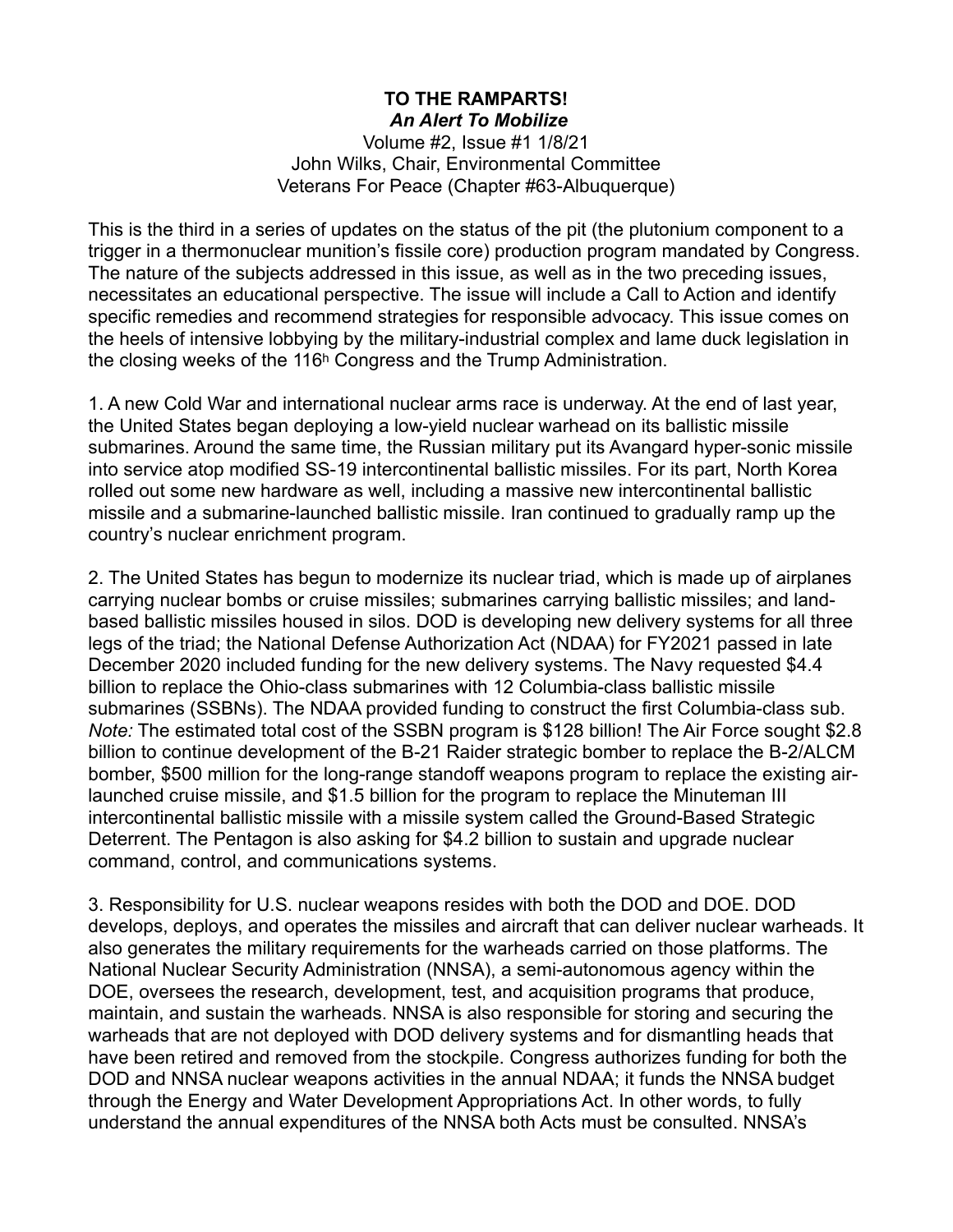budget request for FY2021 sought \$15.6 billion for Weapons Activities, an increase of 25% over the enacted funding of \$12.6 billion in FY2020, with a *total* budget of \$19.8 billion for NNSA. Congress provided \$15.35 billion for Weapons Activities and \$19.73 billion overall on December 22, 2020, in H.R. 133, the Consolidated Appropriations Act of 2021.

4. The Nuclear Weapons Complex, as it is known in legislative terms, consists of eight sites in seven states. These sites include three laboratories (Los Alamos, Lawrence Livermore, and Sandia); four production sites (Kansas City Plant, Pantex Plant, Savannah River Site (SRS), and Y-12 National Security Complex); and the Nevada National Security Site. NNSA manages and sets policy for the complex; contractors operate the eight sites. NNSA is requesting \$7.6 billion for pit production startup at LANL through FY2025 and apparently will incur costs through 2030 in the \$14-billion range. No funding for any warhead sustainment program, modernization program, or production capability was cut from HR 133: plutonium warhead core ("pit") production at the Los Alamos National Laboratory (LANL) at \$837 million, the Savannah River Site (SRS) at \$442 million, and elsewhere at \$91 million, for a total FY2021 pit production commitment of \$1.37 billion. It is exceedingly important to note that LANL pit production costs do not include all related construction, which if included, take LANL's FY2021 funding for plutonium modernization to \$1.08 billion. Complex-wide, total plutonium modernization expenses from FY2019 through FY2025 are expected to be \$11.67 billion, with much more to follow. Nuclear weapons activities will also increase for FY2021 at Sandia National Laboratories (SNL), DOE funding for which will rise roughly 11%. The U.S, in constant-dollars is now spending annually on Weapons Activities more than three times what the U.S. spent for comparable activities during the Cold War.

5. Since April 2019 the speed rather than the scope of the U.S. nuclear weapons modernization program has significantly increased.

 Accelerated, massive hiring is occurring across the "nuclear weapons enterprise": More than 41,000 people work on the NNSA mission today. Since March 2019 more than 4,700 employees work in that group of federal employees in labs, plants, and sites. Projections are for another 20,000 more hires by 2025.

 Parallel investment in warhead core ("pit") factories has begun, to front-load production in the 2020s to support new warhead (W87-1) production.

 Accelerated and earlier than needed development of a new submarine warhead (W93) is beginning, budgeted at \$53 million for FY21 with first production in 2034, a two-year advancement at both ends of the development period. Production of the first W93 is now projected for 2032. *Note:* Production rates are no longer available to the public.

 An unusually early—years-ahead—sole-source contract has been awarded for the Long Range Stand Off (LRSO) cruise missile.

 Despite the \$8 billion already available in unspent prior appropriations, unprecedented near-term spending increases for FY2021 have been requested to enable accelerations in B61-12 and W88 Alt 370 upgrades. *Note:* These accelerations may affect the W87-1 warhead program. Further, delays in several other programs, which include the warhead core ("pit") production, special explosives production, and infrastructure projects, are likely.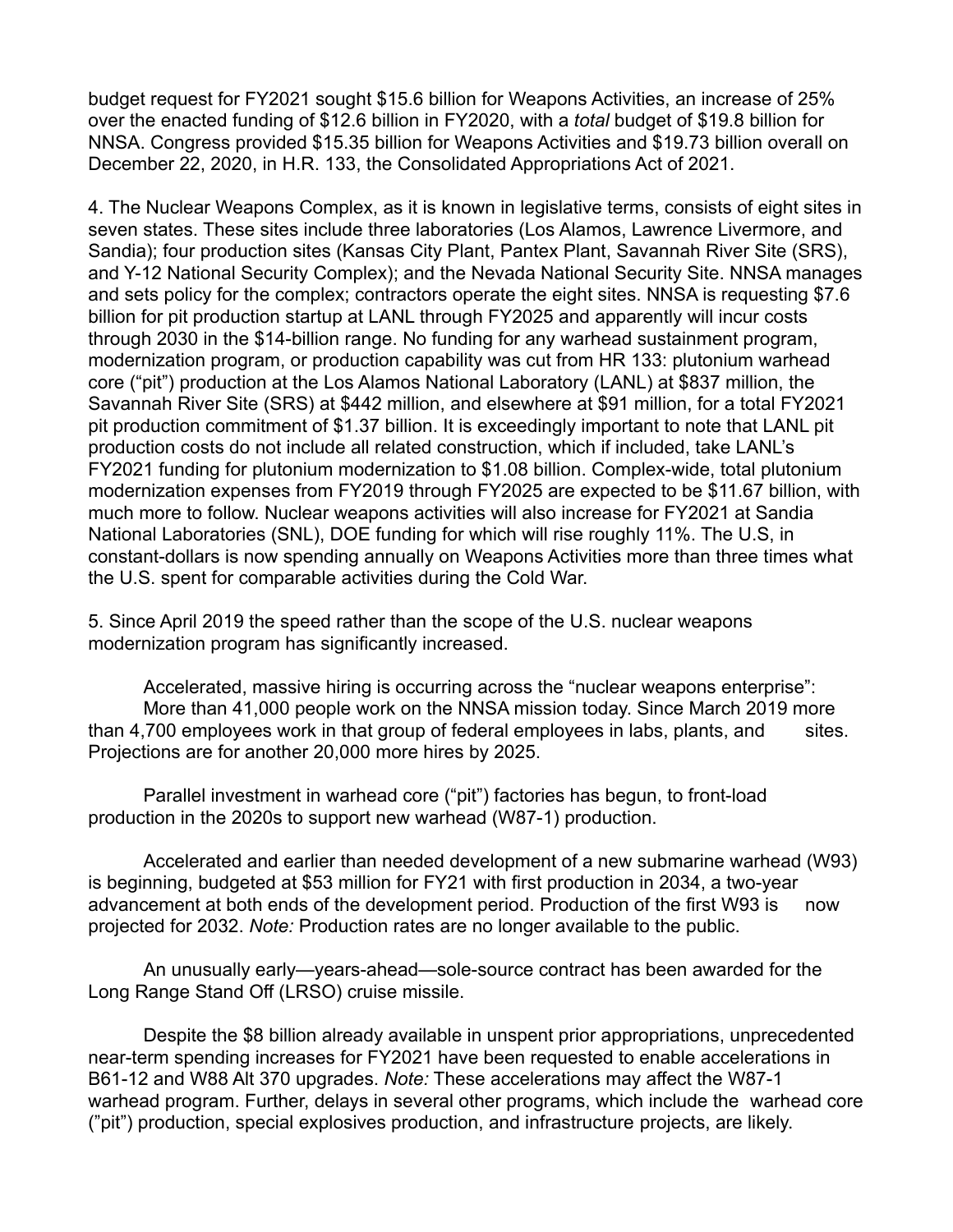6. Congress, with the passage of 50 United States Code 2538a in December 2014, as amended in December 2019, mandated that the Secretary of Energy ensure that the Nuclear Security Enterprise begin production of qualified plutonium pits during 2021; and produce no less than 10 reserve plutonium pits during 2024, 20 war reserve pits during 2025, 30 pits during 2026, and 80 pits during 2030. In an effort to meet these quantities, the DOE faces challenges associated with staffing and the construction and modernization of required facilities. Currently, the Nuclear Security Enterprise has only one plutonium facility, which is located at LANL. Due to the significant lapse in pit production, the nation lost much of its expertise in pit manufacturing following the cessation of pit manufacturing at Rocky Flats in 1989. DOE must develop and maintain an expert workforce of sufficient size and quality to meet the challenging and changing needs of new processes, prototype demonstrations, capacity production, and the building of special items for the growing sub-critical plutonium experiment program. Additionally, DOE must simultaneously complete modernization of the Plutonium Facility within the Los Alamos Plutonium Pit Production Project at LANL, while repurposing the former Mixed Oxide Fuel Fabrication Facility at the Savannah River Site.

7. As of November 9, 2020, the only authorized warhead program needing new pits is the W87-1 warhead for the Ground Based Strategic Deterrent (GBSD), to begin production in 2030. The Congressional Office of Budget Management (OMB) noted in August 2020 that GBSD missiles would have the capability to carry three warheads each, up to 1,200 deployed warheads in all. The approximate 540 W87 warheads available are not enough to provide this capability, if deployed on GBSD, directly; neither can they provide enough re-used pits to build W87-1s for the same purpose. Even if rushed, planned pit production may be unable to meet the W87-1 schedule. *Obviously, the frantic rush for LANL to go into production is going to put a strain on the safe construction of the manufacturing plant, the ability to adequately train new staff, and the capability to handle, store, and remove radioactive wastes generated by the new manufacturing effort, much less the legacy waste already on site at LANL.* 

8. On October 1, 2020, the Los Alamos Study Group, a non-profit research organization in New Mexico, published a document entitled, "NNSA pit production strategy: no clear goals, plan, or likelihood of success—Production at LANL has high risks and costs, few or no program benefits." With respect to LANL, the document contains many key observations and conclusions, among them three conclusions important to New Mexicans:

 After 24 years with the pit mission assignment, LANL has no pit production capability at all. It is not yet known if establishing any significant capability, even temporarily, with modern safety and environmental standards, in LANL's old Plutonium Facility 4 (PF-4), located 0.6 miles from residences, will be possible. The PF-4, which will be 50 years old in 2028, cannot be an enduring pit production facility, assuming it can be brought up to modern safety standards. Replacement of PF-4 may not be possible given LANL's geology, topography, seismology, and proximity to residences, businesses, sacred tribal lands, highways, and the national monument which borders LANL on portions of two sides.

 Technical Area 55 (TA-55) is a staging site for radioactive materials. The subsurface geology and topography of TA-55, in combination with the site's seismicity, make large nuclear facilities with safety-class systems impractical on the steep south side of that small technical area, as these factors and others did for the Chemical and Metallurgy Research